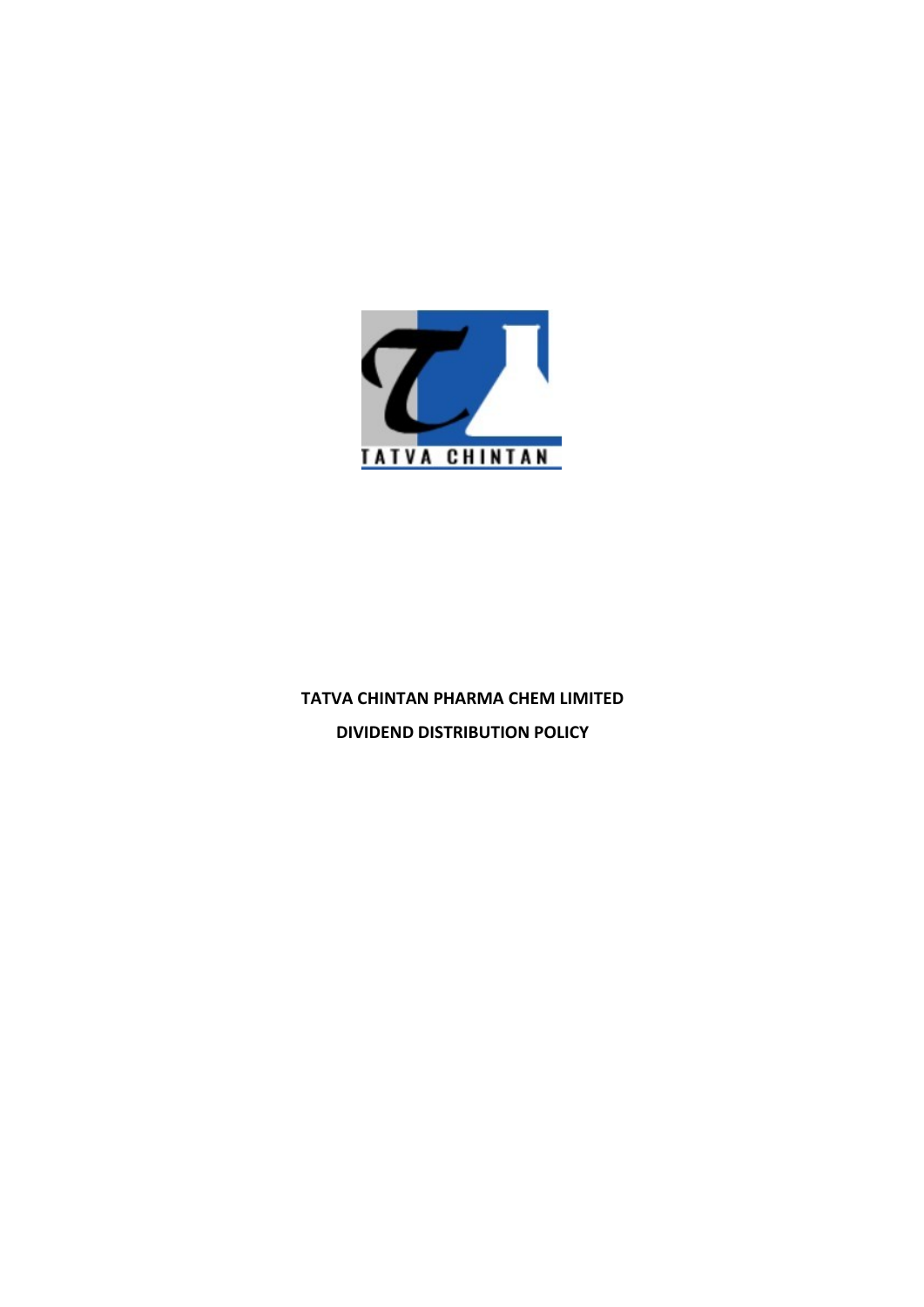|                                                                | DIVIDEND DISTRIBUTION POLICY |  |
|----------------------------------------------------------------|------------------------------|--|
|                                                                | $1.0\,$                      |  |
| <b>Name of Document</b><br>Version<br>Policy/Code/Manual/Other | Policy                       |  |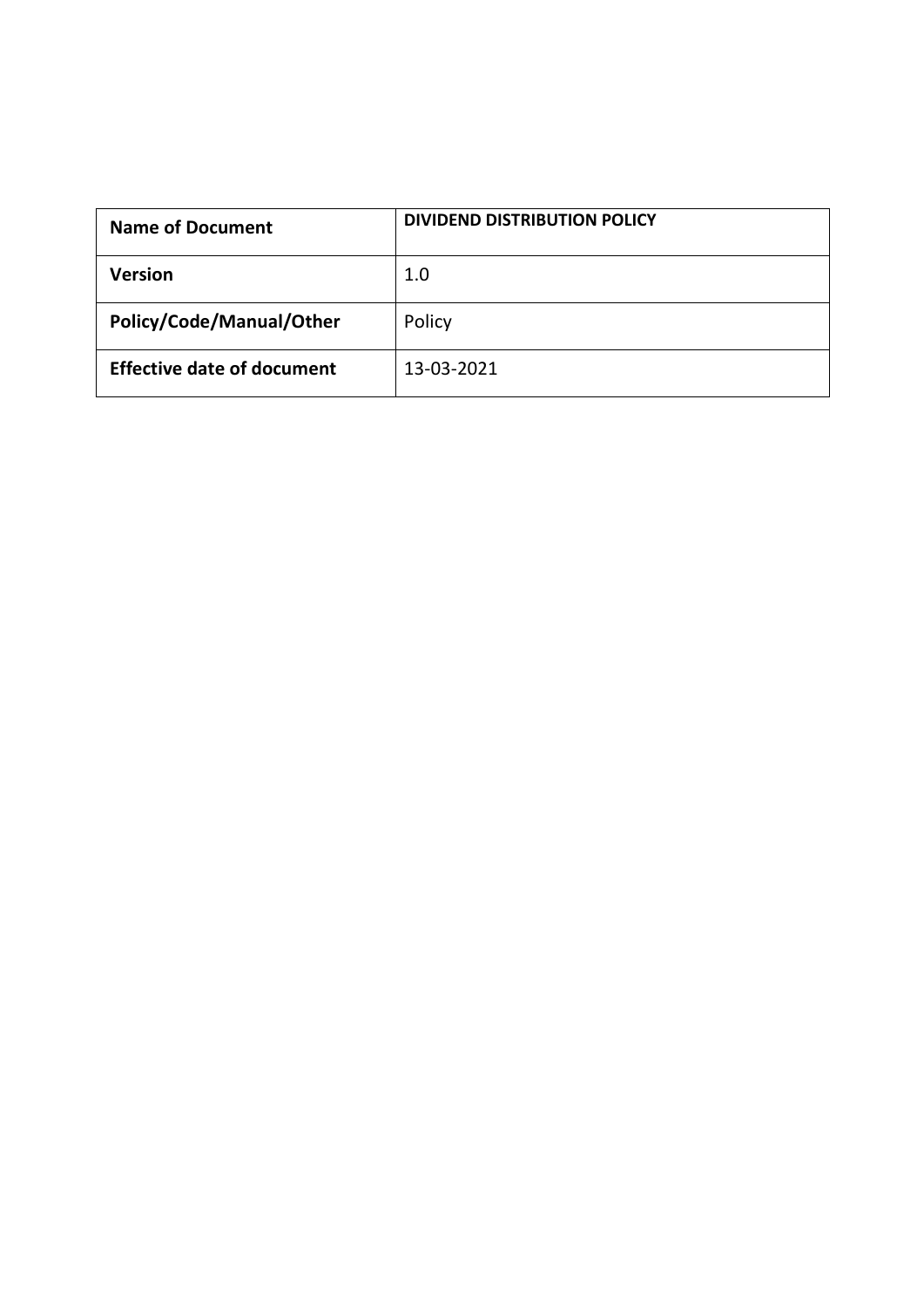1. BACKGROUND AND APPLICABILITY:<br>Regulation 43A of the Securities Exchange Board of India (Listing Obligations an<br>Disclosure Requirements) Regulation, 2015, which was notified vide Notification date BACKGROUND AND APPLICABILITY:<br>Regulation 43A of the Securities Exchange Board of India (Listing Obligations and<br>Disclosure Requirements) Regulation, 2015, which was notified vide Notification dated<br>July 08, 2016 provides t BACKGROUND AND APPLICABILITY:<br>Regulation 43A of the Securities Exchange Board of India (Listing Obligations and<br>Disclosure Requirements) Regulation, 2015, which was notified vide Notification dated<br>July 08, 2016 provides t BACKGROUND AND APPLICABILITY:<br>Regulation 43A of the Securities Exchange Board of India (Listing Obligations and<br>Disclosure Requirements) Regulation, 2015, which was notified vide Notification dated<br>July 08, 2016 provides t BACKGROUND AND APPLICABILITY:<br>Regulation 43A of the Securities Exchange Board of India (Listing Obligations and<br>Disclosure Requirements) Regulation, 2015, which was notified vide Notification dated<br>July 08, 2016 provides t BACKGROUND AND APPLICABILITY:<br>Regulation 43A of the Securities Exchange Board of India (Listing Obligations and<br>Disclosure Requirements) Regulation, 2015, which was notified vide Notification dated<br>July 08, 2016 provides t **BACKGROUND AND APPLICABILITY:**<br>Regulation 43A of the Securities Exchange Board of India (Listing Obligations and<br>Disclosure Requirements) Regulation, 2015, which was notified vide Notification dated<br>July 08, 2016 provides BACKGROUND AND APPLICABILITY:<br>Regulation 43A of the Securities Exchange Board of India (Listing Obligations and<br>Disclosure Requirements) Regulation, 2015, which was notified vide Notification dated<br>July 08, 2016 provides t BACKGROUND AND APPLICABILITY:<br>Regulation 43A of the Securities Exchange Board of India (Listing Obligations and<br>Disclosure Requirements) Regulation, 2015, which was notified vide Notification dated<br>July 08, 2016 provides t BACKGROUND AND APPLICABILITY:<br>Regulation 43A of the Securities Exchange Board of India (Listing Obligations and<br>Disclosure Requirements) Regulation, 2015, which was notified vide Notification dated<br>July 08, 2016 provides t Regulation 43A of the Securities Exchange Board of India (Listing Obligations and Disclosure Requirements) Regulation, 2015, which was notified vide Notification dated July 08, 2016 provides that top One Thousand listed en July 08, 2016 provides that top One Thousand listed entities based on their market<br>capitalization calculated as on 31st day of March of every Financial Year shall formulate<br>a Dividend Distribution Policy and weblink of suc

Dividend.

a Dividend Distribution Policy and weblink of such policy shall be disclosed in the annual<br>reports and on the websites of such Company The Board of Directors ("Board") of Tatva<br>Chintan Pharma Chem Limited ("Company" or "TC reports and on the websites of such Company The Board of Directors ("Board") of Tatva<br>Chintan Pharma Chem Limited ("Company" or "TCPCL") has adopted this Dividend<br>Distribution Policy to comply with these requirements.<br>Divi Chintan Pharma Chem Limited ("Company" or "TCPCL") has adopted this Dividend<br>Distribution Policy to comply with these requirements.<br>Dividend represents the profit of the Company, which is distributed to shareholders in<br>pro Distribution Policy to comply with these requirements.<br>Dividend represents the profit of the Company, which is distributed t<br>proportion to the amount paid-up on shares they hold. Dividend<br>Dividend.<br>DIVIDEND DISTRIBUTION PH

Dividend represents the profit of the Company, which is distributed to shareholders in<br>proportion to the amount paid-up on shares they hold. Dividend includes Interim<br>Dividend.<br>Dividend.<br>The purpose of this Policy is to fa proportion to the amount paid-up on shares they hold. Dividend includes Interim<br>Dividend.<br>DIVIDEND DISTRIBUTION PHILOSOPHY:<br>The purpose of this Policy is to facilitate the process of dividend recommendation or<br>declaration Dividend.<br>The purpose of this Policy is to facilitate the process of dividend recommendation or<br>declaration and its pay-out by the Company which would ensure a regular dividend<br>income for the shareholders and long term cap DIVIDEND DISTRIBUTION PHILOSOPHY<sub>2</sub><br>The purpose of this Policy is to facilitate the process of dividend recommendation or<br>declaration and its pay-out by the Company which would ensure a regular dividend<br>income for the shar DIVIDEND DISTRIBUTION PHILOSOPHY<sub>2</sub><br>The purpose of this Policy is to facilitate the process of dividend recommendation or<br>declaration and its pay-out by the Company which would ensure a regular dividend<br>income for the shar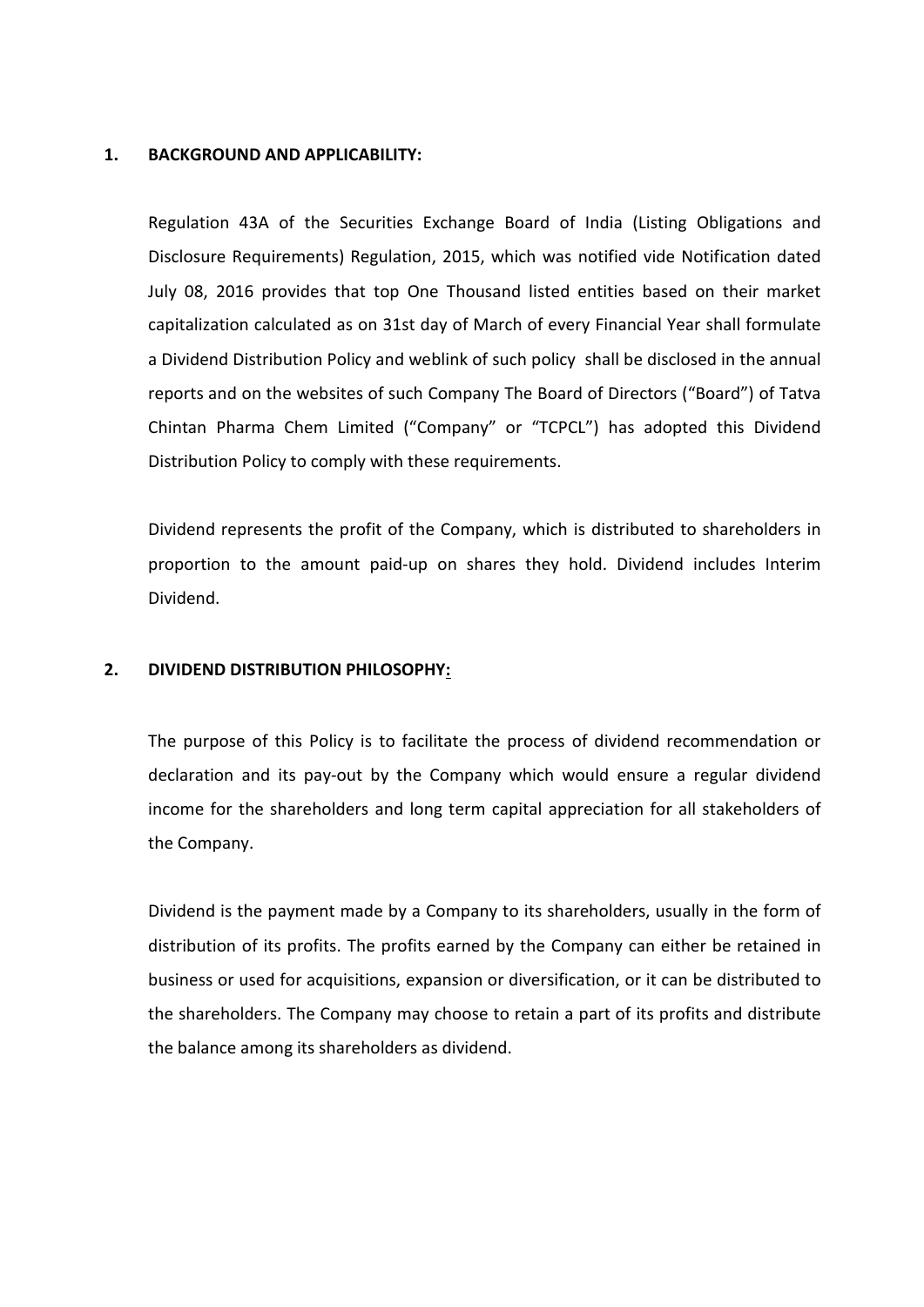The Company would ensure to strike the right balance between the quantum of<br>dividend paid and amount of profits retained in the business. The Board will refer to the<br>Policy while declaring/ recommending dividends on behalf The Company would ensure to strike the right balance between the quantum of dividend paid and amount of profits retained in the business. The Board will refer to the Policy while declaring/ recommending dividends on behalf The Company would ensure to strike the right balance between the quantum of dividend paid and amount of profits retained in the business. The Board will refer to the Policy while declaring/ recommending dividends on behalf The Company would ensure to strike the right balance between the question and a mount of profits retained in the business. The Board will repolicy while declaring/ recommending dividends on behalf of the Company.<br>3. FORMS The Company would ensure to strike the right balance between the<br>dividend paid and amount of profits retained in the business. The Board w<br>Policy while declaring/ recommending dividends on behalf of the Company<br>FORMS OF DI The Company would ensure to strike the right balance between the quantum of<br>dividend paid and amount of profits retained in the business. The Board will refer to the<br>Policy while declaring/ recommending dividends on behalf The Company would ensure to strike the right balance between the quantum of dividend paid and amount of profits retained in the business. The Board will refer to the Policy while declaring/ recommending dividends on behalf The Company would ensure to strike the right balance between t<br>dividend paid and amount of profits retained in the business. The Board<br>Policy while declaring/ recommending dividends on behalf of the Compa<br>FORMS OF DIVIDEND

dividend paid and amount of profits retained in the business. The Board will refer to the<br>Policy while declaring/recommending dividends on behalf of the Company.<br>**FORMS OF DIVIDENDS:**<br>The interim dividend<br>The interim divid Policy while declaring/recommending dividends on behalf of the Company.<br> **FORMS OF DIVIDENDS:**<br> **Interim Dividend**<br> **The interim dividend may be declared by the Board one or more times in the financial<br>
year as may be deem FORMS OF DIVIDENDS:**<br>The interim dividend may be declared by the Board one or more times in the financial<br>year as may be deemed fit.<br>The final dividend<br>The final dividend<br>The final dividend<br>The final dividend is paid once Interim Dividend<br>The interim dividend may be declared by the Board one or more times in the financial<br>year as may be deemed fit.<br>The final dividend<br>The final dividend is paid once for the financial year after the annual ac Interim Dividend<br>The interim dividend may be declared by the Board one or more times in the financial<br>year as may be deemed fit.<br>Tinal Dividend<br>The final dividend<br>The final dividend is paid once for the financial year afte Meeting. beta as may be deemed fit.<br>
Final Dividend<br>
The final dividend is paid once for the financial year after the annual<br>
prepared. The Board of Directors of the Company has the power to re<br>
payment of final dividend to the sha Final Dividend<br>The final dividend is paid once for the financial year after the annual accounts are<br>prepared. The Board of Directors of the Company has the power to recommend the<br>payment of final dividend to the shareholde The final dividend is paid once for the financial year after the annual accounts are<br>prepared. The Board of Directors of the Company has the power to recommend the<br>payment of final dividend to the shareholders for their ap

payment of final dividend to the shareholders for their approval at the Annual General<br>Meeting of the Company. The declaration of final dividend shall be included in the<br>ordinary business items that are required to be tran Meeting of the Company. The declaration of final dividend shall be included in the<br>ordinary business items that are required to be transacted at the Annual General<br>Meeting.<br>Special Dividend<br>The Board may declare/recommend ordinary business items that are required to be transacted at the Annual General<br>Meeting.<br>Special Dividend<br>The Board may declare/recommend special dividend as and when it deems fit.<br>STATUTORY AND REGULATORY PARAMETERS:<br>The Meeting.<br>The Board may declare/recommend special dividend as and when it deems fit.<br>STATUTORY AND REGULATORY PARAMETERS:<br>The Company shall declare dividend only after ensuring compliance with the requisite<br>regulations and Special Dividend<br>The Board may declare/recommend special dividend as and when it deems fit.<br>STATUTORY AND REGULATORY PARAMETERS:<br>The Company shall declare dividend only after ensuring compliance with the requisite<br>regulati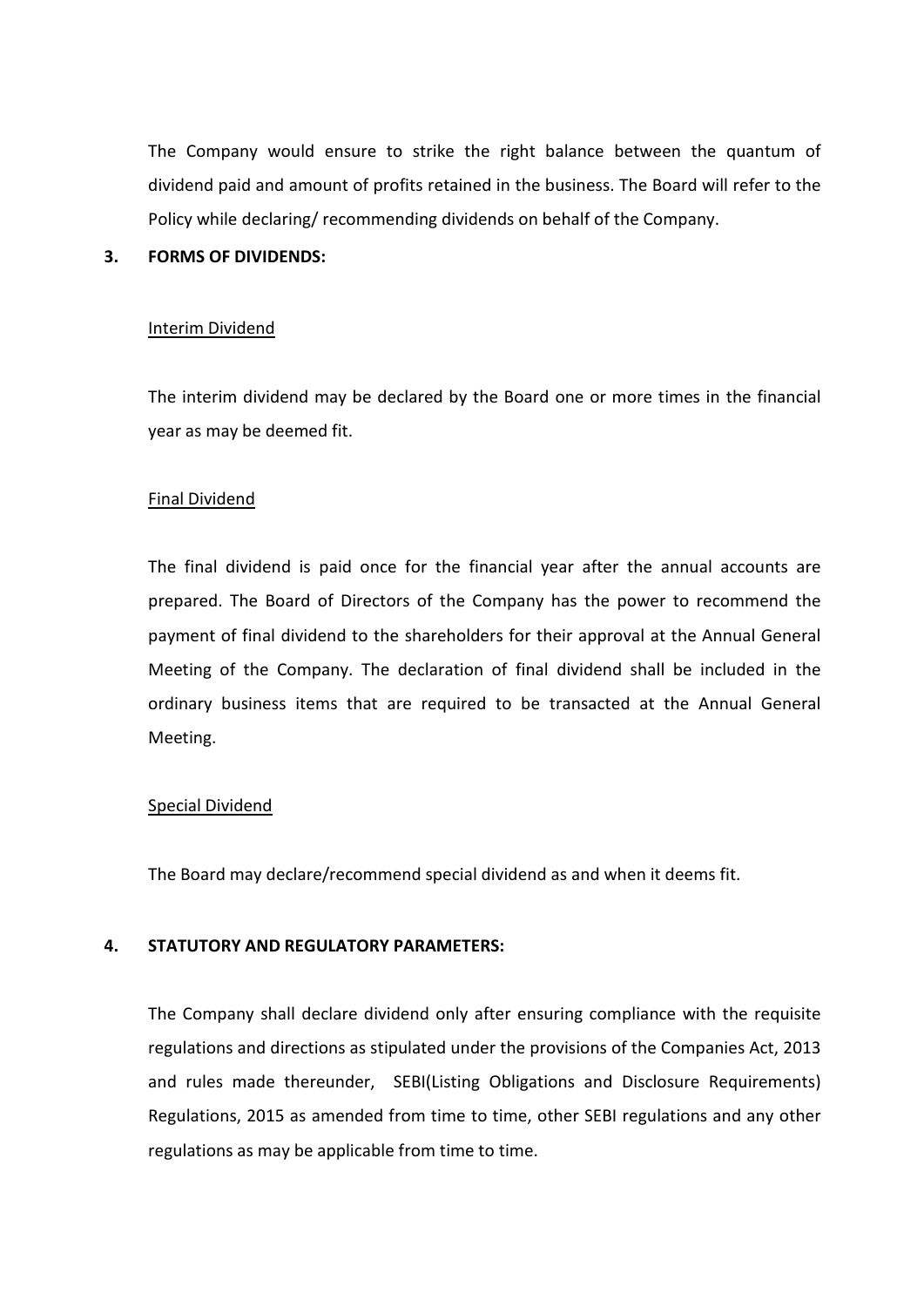S. CIRCUMSTANCES UNDER WHICH SHAREHOLDERS MAY OR MAY NOT EXPECT DIVIDEND:<br>The Board will assess the Company's financial requirements, including present and<br>future organic and inorganic growth opportunities, government poli CIRCUMSTANCES UNDER WHICH SHAREHOLDERS MAY OR MAY NOT EXPECT DIVIDEND:<br>The Board will assess the Company's financial requirements, including present and<br>future organic and inorganic growth opportunities, government policie CIRCUMSTANCES UNDER WHICH SHAREHOLDERS MAY OR MAY NOT EXPECT DIVIDEND:<br>The Board will assess the Company's financial requirements, including present and<br>future organic and inorganic growth opportunities, government policie **CIRCUMSTANCES UNDER WHICH SHAREHOLDERS MAY OR MAY NOT EXPECT DIVIDEND:**<br>The Board will assess the Company's financial requirements, including present and<br>future organic and inorganic growth opportunities, government polic CIRCUMSTANCES UNDER WHICH SHAREHOLDERS MAY OR MAY NOT EXPECT DIVIDEND:<br>The Board will assess the Company's financial requirements, including present and<br>future organic and inorganic growth opportunities, government policie CIRCUMSTANCES UNDER WHICH SHAREHOLDERS MAY OR MAY NOT EXPECT DIVIDEND:<br>The Board will assess the Company's financial requirements, including present and<br>future organic and inorganic growth opportunities, government policie CIRCUMSTANCES UNDER WHICH SHAREHOLDERS MAY OR MAY NOT EXPECT DIVIDEND:<br>
The Board will assess the Company's financial requirements, including present and<br>
fluture organic and inorganic growth opportunities, government poli The Board will assess the Company's financial requirements, including present and<br>
fluture organic and inorganic growth opportunities, government policies & regulations<br>
and other relevant factors (as mentioned elsewhere i inuture organic and inorganic growth opportunities, government policies & regulations<br>and other relevant factors (as mentioned elsewhere in this policy) and accordingly<br>declare dividend in any financial year.<br>The sharehold

- 
- 
- 
- 
- dividend. • In the event of inadequacy of profits or whenever the Company has incurred losses;<br>• Significant cash flow requirements towards higher working capital requirements / tax<br>• demands / or others , adversely impacting free c **Samineant cash now requirements towards inglier working capital requirements / tax<br>
demands / or others , adversely impacting free cash flows;<br>
An impending / ongoing capital expenditure program or any acquisitions or<br>
in** elementary of others, adversely impacting riee cash in the state of investigations of investment in joint the actual expenditure program or any acquisitions or investment in joint ventures requiring significant allocation

# Finance of inadequacy of profits or whenever the Company has incurred losses;<br>
• Significant cash flow requirements towards higher working capital requirements / tax<br>
demands / or others, adversely impacting free cash flow

- 
- 
- 
- 
- 
- opportunities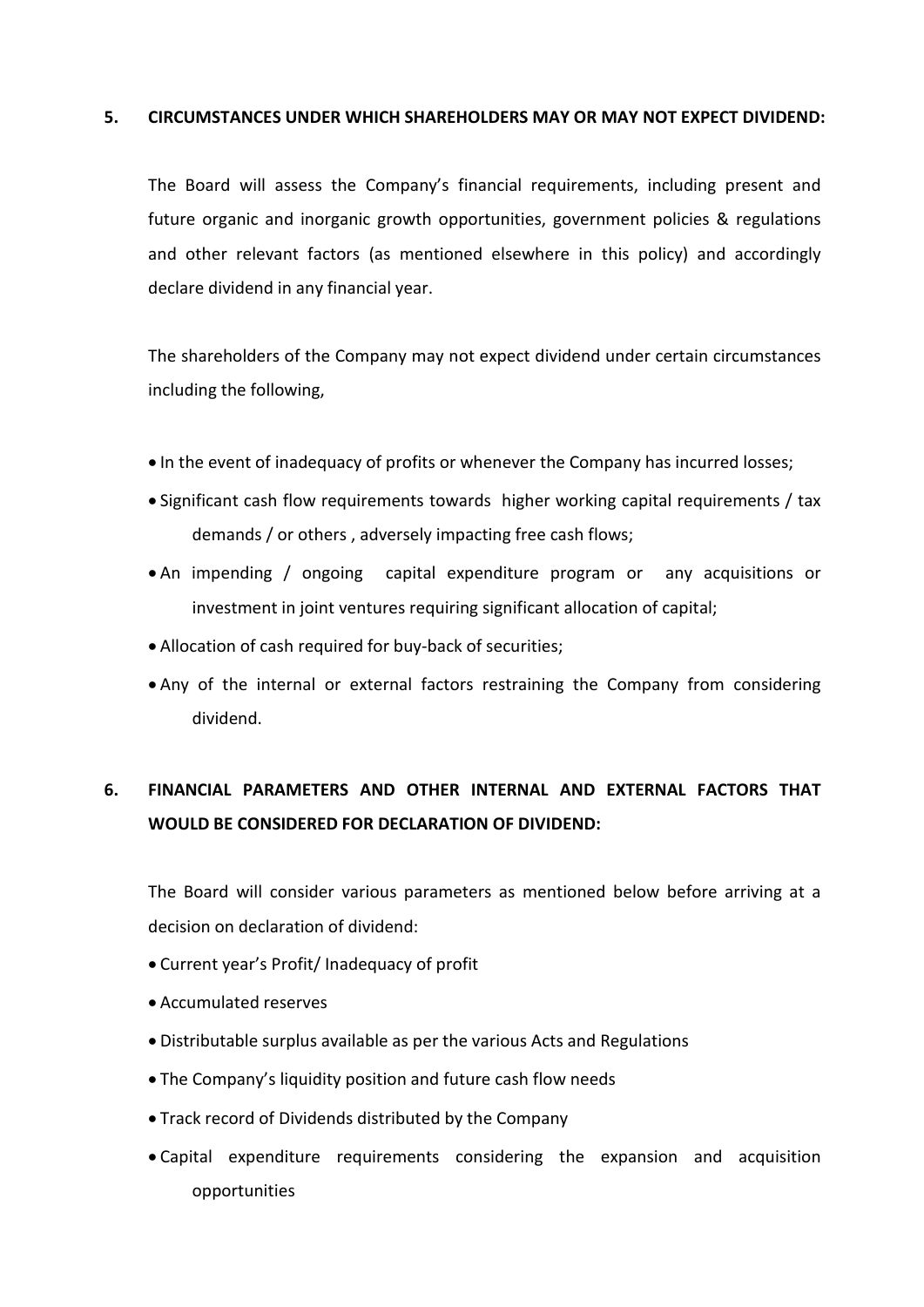- 
- Cost and availability of alternative sources of financing<br>• Funds requirement for contingencies and unforeseen events with financial implications<br>• Capital market scenario<br>• Shareholders expectations Funds requirement for contingencies and unforeseen events with financial implications<br>
Funds requirement for contingencies and unforeseen events with financial implications<br>
Conserved Shareholders expectations<br>
Conserved S
- 
- 
- 
- 
- 
- Cost and availability of alternative sources of financing<br>• Funds requirement for contingencies and unforeseen events with financial implications<br>• Shareholders expectations<br>• Macro- economic conditions<br>• Stipulations/ and availability of alternative sources of financing<br>ds requirement for contingencies and unforeseen events with financial implic<br>tal market scenario<br>eholders expectations<br>remment Policies<br>ro- economic conditions<br>dualtions Cost and availability of alternative sources of financing<br>
Funds requirement for contingencies and unforeseen events with financial implications<br>
Capital market scenario<br>
Shareholders expectations<br>
Sovernment Policies<br>
Mac • Cost and availability of alternative sources of financing<br>• Funds requirement for contingencies and unforeseen events with financial implications<br>• Gapital market scenario<br>• Shareholders expectations<br>• Nacro-economic con
- 
- Dividend.

• Capital market scenario<br>
• Shareholders expectations<br>
• Government Policies<br>
• Macro• economic conditions<br>
• Stipulations/ Covenants of loan agreements<br>
• Prevailing Taxation Policy or any amendments expected thereof, wi • Government Policies<br>• Macro-economic conditions<br>• Stipulations/ Covenants of loan agreements<br>• Prevailing Taxation Policy or any amendments expected thereof, with respect to<br>• dividend distribution<br>• Payout ratios consi **•** Macro- economic conditions<br>• Frievalling Taxation Policy or any amendments expected thereof, with respect to<br>• Prevailing Taxation Policy or any amendments expected thereof, with respect to<br>• Payout ratios considering **Example 12**<br> **Example 12**<br> **Example 12**<br> **Example 12**<br> **Example 12**<br> **Example 12**<br> **Example 12**<br> **Example 12**<br> **Example 12**<br> **Example 12**<br> **Example 12**<br> **CONTERT CONTERT CONTERT CONTERT CONTERT CONTERT CONTERT CONTERT CON •** Prevailing Taxation Policy or any amendments expected thereof, with respect to dividend distribution **•** Payout ratios considering probabilities of its consistency in coming time **•** Any other relevant factors that the • Prevailing Taxation Policy or any amendments expected thereof, with respect to<br>
• Payout ratios considering probabilities of its consistency in coming time<br>
• Any other relevant factors that the Board may deem fit to con e Payout ratios considering probabilities of its consistency in coming time<br>
• Any other relevant factors that the Board may deem fit to consider before declaring<br>
Dividend.<br> **UTILIZATION OF RETAINED EARNINGS:**<br>
Retained e • Payout ratios considering probabilities of its consistency in coming ti<br>• Any other relevant factors that the Board may deem fit to consi<br>Dividend.<br>**UTILIZATION OF RETAINED EARNINGS:**<br>Retained earnings shall be utilized Dividend.<br> **UTILIZATION OF RETAINED EARNINGS:**<br>
Retained earnings shall be utilized in accordance with prevailing regulatory requirements,<br>
creating reserves for specific objectives, fortifying the balance sheet against<br>
c Retained earnings shall be utilized in accordance with prevailing regulatory requirements,<br>creating reserves for specific objectives, fortifying the balance sheet against<br>contingencies, generating higher returns for shareh Retained earnings shall be utilized in accordance with prevailing regulatory requirements,<br>creating reserves for specific objectives, fortifying the balance sheet against<br>contingencies, generating higher returns for shareh creating reserves for specific objectives, fortifying the balance shee<br>contingencies, generating higher returns for shareholders through reinve-<br>profits for future growth and expansion and any other specific purpose as ap<br>